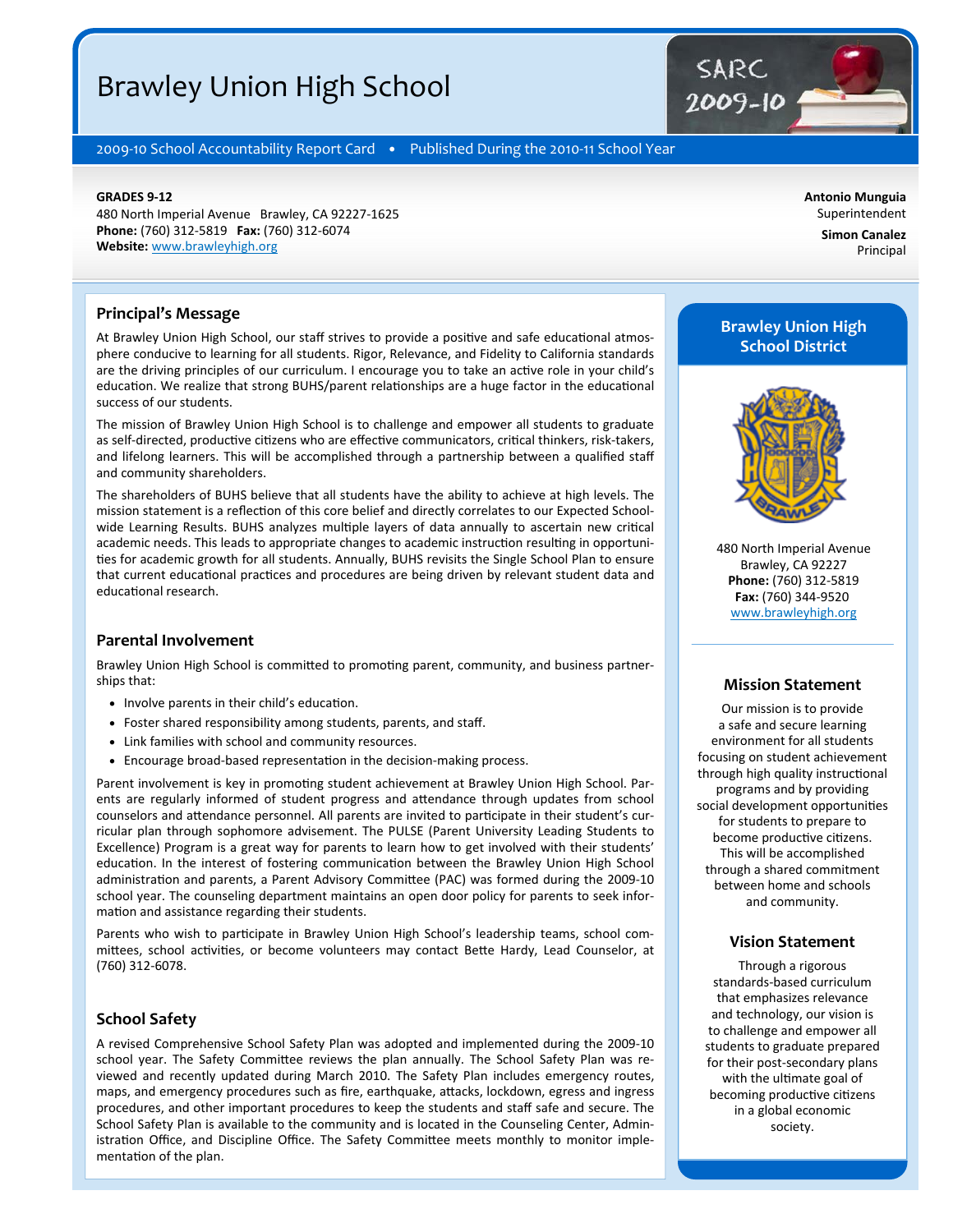

#### **Professional Development**

The major areas of focus for staff devel‐ opment include curriculum and instruc‐ tion, school discipline and safety, technology, student assessment and data, student support services, and school‐ site accountability.

The methods used to deliver profes‐ sional development involve staff devel‐ opment days, department and collabo‐ ration meetings, and grade level/course -subject area meetings. Teachers are supported during the implementation through staff meetings, teacheradministrator meetings, student performance data analysis, and reporting. The district also participates in professional development opportunities provided through the Imperial County Office of Education.

For the previous three school years, the district has had five days each year dedicated to staff and professional development.





| <b>Class Size Distribution - Number of Classrooms By Size</b> |                    |       |       |                |       |         |          |       |                |
|---------------------------------------------------------------|--------------------|-------|-------|----------------|-------|---------|----------|-------|----------------|
|                                                               | 08-09<br>$07 - 08$ |       |       |                |       | $09-10$ |          |       |                |
| <b>Subject</b>                                                | $1 - 22$           | 23-32 | $33+$ | $1 - 22$       | 23-32 | $33+$   | $1 - 22$ | 23-32 | $33+$          |
| <b>English-Language Arts</b>                                  | 19                 | 32    | 27    | 10             | 29    | 35      | 17       | 42    | 8              |
| <b>Mathematics</b>                                            | 6                  | 34    | 15    | $\overline{2}$ | 16    | 30      | 17       | 32    | $\overline{3}$ |
| <b>Science</b>                                                | 7                  | 21    | 23    | $\overline{2}$ | 16    | 29      | 16       | 26    | 7              |
| <b>History-Social Science</b>                                 | 7                  | 18    | 18    | 5              | 9     | 28      | 18       | 23    | $\overline{4}$ |

### **Enrollment and Demographics**

The total enrollment at the school was 1,707 students for the 2009-10 school year.

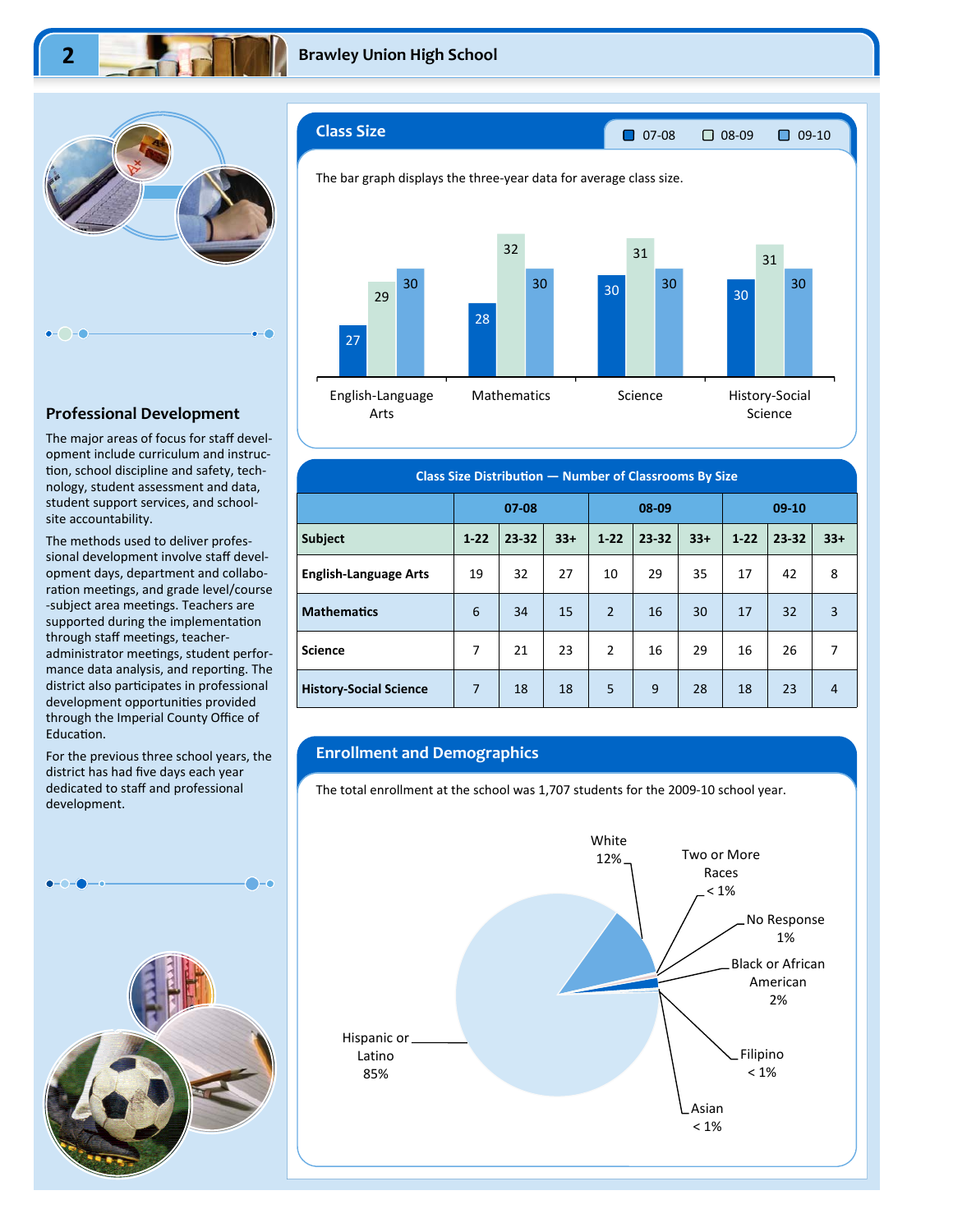# **Textbooks and Instructional Materials**

|                               | <b>Textbooks and Instructional Materials List</b>   |                |
|-------------------------------|-----------------------------------------------------|----------------|
| <b>Subject</b>                | <b>Textbook</b>                                     | <b>Adopted</b> |
| Reading                       | The Edge, Hampton Brown (9-12)                      | 2010-11        |
| <b>Reading</b>                | Language Arts, Pearson (9-12)                       | 2010-11        |
| <b>AP English Language</b>    | <b>Bedford St. Martins</b>                          | 2008-09        |
| <b>AP English Literature</b>  | <b>McDougal Littell</b>                             | 2006-07        |
| <b>Mathematics</b>            | Math Intervention, Kapplan                          | 2007-08        |
| <b>Mathematics</b>            | Algebra Readiness, McDougal Littell                 | 2007-08        |
| <b>Mathematics</b>            | Algebra I/II & Geometry, McDougal Littell           | 2006-07        |
| <b>Mathematics</b>            | Advanced Math, Houghton Mifflin                     | 2006-07        |
| <b>Mathematics</b>            | AP Statistics, Pearson/Addison Wesley               | 2007-08        |
| <b>Mathematics</b>            | AP Calculus, Prentice Hall                          | 2006-07        |
| <b>Science</b>                | Introduction to Biology, McDougal Littell           | 2007-08        |
| <b>Science</b>                | Bilingual Introduction to Biology, McDougal Littell | 2007-08        |
| <b>Science</b>                | Life Science, Pearson/Prentice Hall                 | 2007-08        |
| <b>Science</b>                | Environmental Science, Holt                         | 2007-08        |
| Science                       | Biology, Pearson/Prentice Hall                      | 2007-08        |
| <b>Science</b>                | Bilingual Biology, Prentice Hall                    | 2007-08        |
| Science                       | <b>Bilingual Chemistry, Merrill</b>                 | 2006-07        |
| Science                       | Anatomy & Physiology, John Wiley & Sons             | 2007-08        |
| Science                       | AP Environmental Science, Thomson                   | 2007-08        |
| <b>Science</b>                | AP Biology, Pearson/Benjamin Cummings               | 2007-08        |
| <b>History-Social Science</b> | Geography, McDougal Littell                         | 2007-08        |
| <b>History-Social Science</b> | World Cultures, Prentice Hall                       | 2006-07        |
| <b>History-Social Science</b> | U.S. History, McDougal Littell                      | 2006-07        |
| <b>History-Social Science</b> | Civics, Prentice Hall                               | 2006-07        |
| <b>History-Social Science</b> | Economics, Prentice Hall                            | 2006-07        |
| <b>History-Social Science</b> | AP U.S. History, Pearson/Prentice Hall              | 2007-08        |
| <b>History-Social Science</b> | AP World Cultures, Pearson/Longman                  | 2008-09        |
| <b>Foreign Language</b>       | Beginning/Intermediate Spanish, McDougal Littell    | 2008-09        |
| <b>Foreign Language</b>       | Spanish Grammar, Glencoe McGraw Hill                | 2006-07        |
| <b>Foreign Language</b>       | Intro to Spanish Literature, Glencoe McGraw Hill    | 2006-07        |
| <b>Foreign Language</b>       | AP Spanish Literature, McDougal Littell             | 2006-07        |

**Note:** This data was most recently collected and verified in October 2010.

Brawley Union High School District held a Public Hearing on October 13, 2010, and determined the District has sufficient and good quality textbooks, instructional materials, or science lab equipment pursuant to the settlement of *Williams vs. The State of California.* 

**Textbooks and Instructional Materials** 

#### *Continued from left*

All students, including English learners, are given their own individual Stand‐ ards-aligned textbooks or instructional materials, or both, in core subjects for use in the classroom and to take home.

Brawley Union High School sets a high priority upon ensuring that sufficient and current textbooks and materials are available to support the school's instructional program. All textbooks and instructional materials used within the District are aligned with the Califor‐ nia State Content Standards and Frame‐ works and have been approved by the Board of Trustees.

Brawley Union High School District follows the State Board of Education's six-year adoption cycle for core content materials and the eight‐year cycle for textbook adoptions in foreign language, visual and performing arts, and health. District textbook review and adoption activities occur the year following the State's adoption. In addition to textbooks, students have access to experi‐ mental kits, manipulatives, workbooks, audio libraries, films, and videotapes.



# **Availability of Textbooks and Instructional Materials**

The following lists the percentage of pupils who lack their own assigned textbooks and instructional materials:

| <b>Brawley Union HS</b>                                     |                    |  |  |  |
|-------------------------------------------------------------|--------------------|--|--|--|
| Subject                                                     | Percent<br>Lacking |  |  |  |
| <b>Reading/Language Arts</b>                                | 0%                 |  |  |  |
| <b>Mathematics</b>                                          | 0%                 |  |  |  |
| Science                                                     | በ%                 |  |  |  |
| <b>History-Social Science</b>                               | 0%                 |  |  |  |
| <b>Visual and Performing Arts</b>                           | 0%                 |  |  |  |
| <b>Foreign Language</b>                                     | 0%                 |  |  |  |
| <b>Health</b>                                               | 0%                 |  |  |  |
| <b>Science Laboratory</b><br><b>Equipment (Grades 9-12)</b> | 0%                 |  |  |  |

*ConƟnued on sidebar*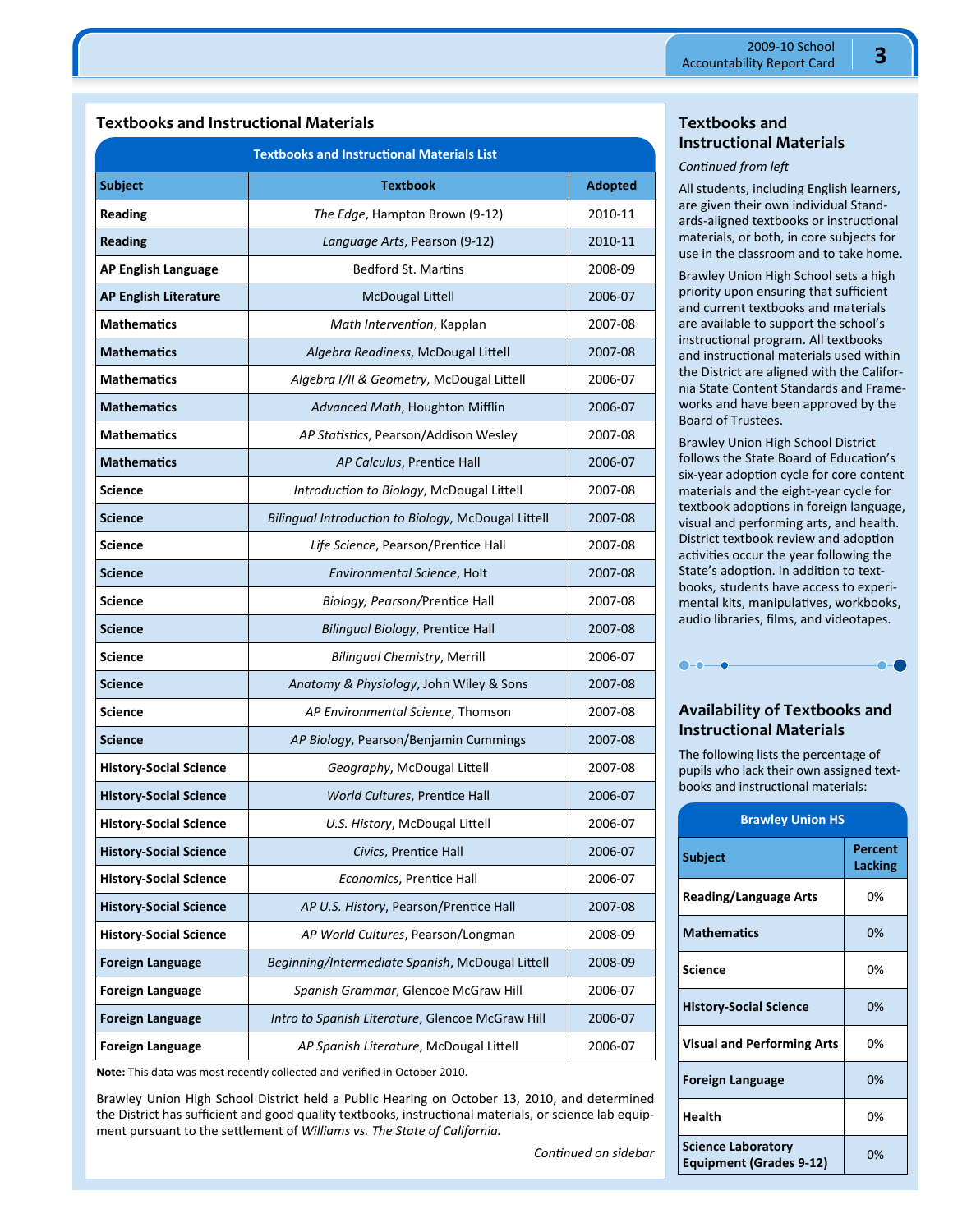

#### **School Facility Items Inspected**

The tables show the results of the school's most recent inspection using the Facility Inspection Tool (FIT) or equivalent school form. The following is a list of items inspected.

- **Systems:** Gas Systems and Pipes, Mechanical Systems (heating, ventilation, and air conditioning), Sewer
- **Interior:** Interior Surfaces (floors, ceilings, walls, and window casings)
- **Cleanliness:** Pest/Vermin Control, Overall Cleanliness (school grounds, buildings, rooms, and common areas)
- **Electrical:** Electrical Systems (interior and exterior)
- **Restrooms/Fountains:**  Restrooms, Sinks/Drinking Fountains (interior and exterior)
- **Safety:** Fire Safety Equipment, Emergency Systems, Hazardous Materials (interior and exterior)
- **Structural: Structural Condition,** Roofs
- **External:** Windows/Doors/Gates/ Fences, Playgrounds/School **Grounds**



#### **School Facilities**

Brawley Union High School provides a safe, clean environment for students, staff, and volunteers, which promotes productivity and stimulates learning. Brawley Union High School was built in 1913. Its facilities are located on 17 acres and include classrooms, a cafeteria/multipurpose room, two gymnasiums, fitness center, library, performing arts center, music room, and the family re‐ source center, which are all up-to-date and provide adequate space for students and staff.

**Safety:** All visitors are required to report to the office for permission to be on campus. Students are to remain on campus during school hours. Brawley Union High School employs six campus supervisors who assist administrators and staff with campus supervision before, during, and after school, and for other school activities.

Recent Renovations: During the 2009-10 school year, Brawley Union High School received major renovations to its bell, intercom, and fire alarm system. Palmer Auditorium saw renovations to its doors and hardware, electrical and lighting systems, and the entrance was made ADA compliant.

**Cleaning Process:** A team of custodians and groundskeepers ensures classrooms, restrooms, and campus grounds are cleaned on a daily basis. The District administers a scheduled maintenance program, including regular facilities inspections, to ensure that all classrooms and facilities are well maintained and in good repair. When necessary, the District takes appropriate actions to ensure campus facilities are in good working order and provide a clean and safe environment. At the time of this report, 100% of the student restrooms were in good working order.

Deferred Maintenance: The District participates in the State School Deferred Maintenance Program, which provides state matching funds on a dollar‐for‐dollar basis, to assist school districts with expenditures for major repair or replacement of existing school building components. Typically, this includes roofing, plumbing, heating, air conditioning, electrical systems, interior or exterior painting, and floor systems. For the 2010-11 school year, the District budgeted \$81,315 for the Deferred Maintenance Program. This represents 0.5% of the District's general fund budget.

#### **School Facility Good Repair Status**

This inspection determines the school facility's good repair status using ratings of good condition, fair condition, or poor condition. The overall summary of facility conditions uses ratings of exemplary, good, fair, or poor condition.

| <b>School Facility Good Repair Status</b>                 |                      |                            |                      |  |  |  |  |
|-----------------------------------------------------------|----------------------|----------------------------|----------------------|--|--|--|--|
| <b>Items Inspected</b>                                    | <b>Repair Status</b> | <b>Items Inspected</b>     | <b>Repair Status</b> |  |  |  |  |
| <b>Systems</b>                                            | Good                 | <b>Restrooms/Fountains</b> | Good                 |  |  |  |  |
| <b>Interior</b>                                           | Good                 | <b>Safety</b>              | Good                 |  |  |  |  |
| <b>Cleanliness</b>                                        | Good                 | <b>Structural</b>          | Good                 |  |  |  |  |
| <b>Electrical</b>                                         | Good                 | <b>External</b>            | Good                 |  |  |  |  |
| <b>Overall Summary of Facility Conditions</b>             | Good                 |                            |                      |  |  |  |  |
| Date of the Most Recent School Site Inspection            | 08/20/2010           |                            |                      |  |  |  |  |
| Date of the Most Recent Completion of the Inspection Form | 08/20/2010           |                            |                      |  |  |  |  |

Note: At the time of this school facility inspection, no deficiencies were found.

*"At Brawley Union High School, our staff strives to provide a positive and safe educational atmosphere conducive to learning for all students."*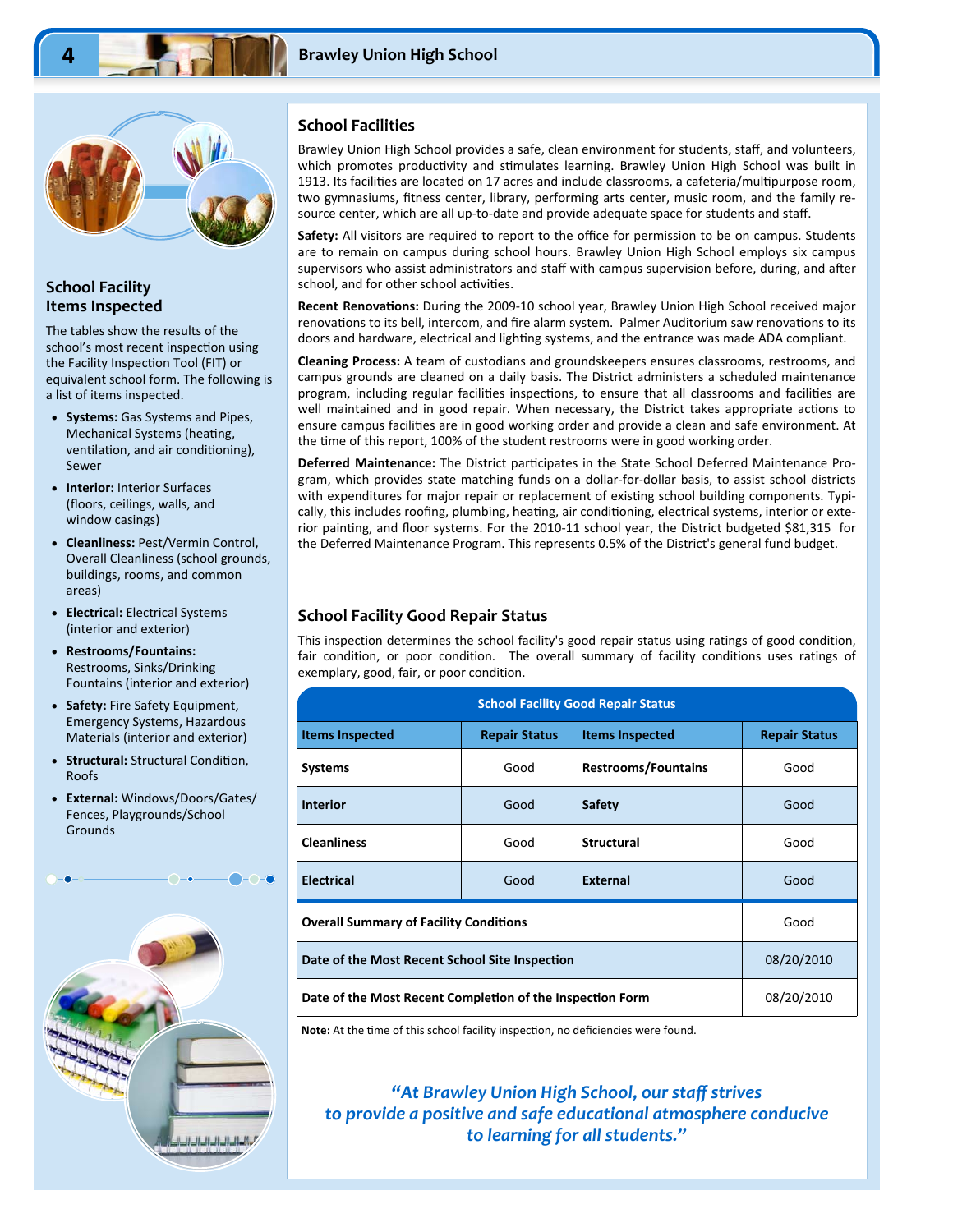#### **STAR Results for All Students: Three‐Year Comparison**

The Standardized Testing and Reporting (STAR) results are reported as performance levels in order to compare student achievement to state standards. The five performance levels are: **Advanced** *(exceeds state standards)*; **Proficient** *(meets state standards)*; **Basic**; **Below Basic**; and **Far Below Basic**. Students scoring at the Proficient or Advanced level meet state standards in that content area. The tables below show the percentage of students that scored at Proficient or Advanced levels in English-language arts, mathematics, science, and history-social science.

| <b>Percentage of Students Scoring At Proficient or Advanced Levels</b> |       |                                                     |         |       |       |         |       |                   |         |
|------------------------------------------------------------------------|-------|-----------------------------------------------------|---------|-------|-------|---------|-------|-------------------|---------|
|                                                                        |       | <b>Brawley Union HS</b><br><b>Brawley Union HSD</b> |         |       |       |         |       | <b>California</b> |         |
|                                                                        | 07-08 | 08-09                                               | $09-10$ | 07-08 | 08-09 | $09-10$ | 07-08 | 08-09             | $09-10$ |
| <b>English-Language Arts</b>                                           | 40%   | 39%                                                 | 42%     | 37%   | 37%   | 39%     | 46%   | 50%               | 52%     |
| <b>Mathematics</b>                                                     | 17%   | 20%                                                 | 21%     | 16%   | 19%   | 20%     | 43%   | 46%               | 48%     |
| <b>Science</b>                                                         | 34%   | 37%                                                 | 33%     | 33%   | 36%   | 32%     | 46%   | 50%               | 54%     |
| <b>History-Social Science</b>                                          | 35%   | 36%                                                 | 39%     | 31%   | 34%   | 35%     | 36%   | 41%               | 44%     |

**STAR Results by Student Group: English‐Language Arts, Mathematics, Science, and History‐Social Science** 

| Percentage of Students Scoring At Proficient or Advanced Levels |                                  |                            |                |                                           |  |  |
|-----------------------------------------------------------------|----------------------------------|----------------------------|----------------|-------------------------------------------|--|--|
|                                                                 |                                  | <b>Spring 2010 Results</b> |                |                                           |  |  |
| Group                                                           | English-<br><b>Language Arts</b> | <b>Mathematics</b>         | <b>Science</b> | History-<br><b>Social Science</b>         |  |  |
| <b>All Students in the District</b>                             | 39%                              | 20%                        | 32%            | 35%                                       |  |  |
| <b>All Students at the School</b>                               | 42%                              | 21%                        | 33%            | 39%                                       |  |  |
| <b>Male</b>                                                     | 38%                              | 21%                        | 37%            | 44%                                       |  |  |
| Female                                                          | 45%                              | 21%                        | 29%            | 34%                                       |  |  |
| <b>Black or African American</b>                                | 40%                              | 5%                         | ❖              | 42%                                       |  |  |
| American Indian or Alaska Native                                | ❖                                | ❖                          | ❖              | ❖                                         |  |  |
| Asian                                                           | ❖                                | ❖                          | ÷              | ❖                                         |  |  |
| <b>Filipino</b>                                                 | ❖                                | ❖                          | $\clubsuit$    | ❖                                         |  |  |
| <b>Hispanic or Latino</b>                                       | 38%                              | 19%                        | 31%            | 36%                                       |  |  |
| Native Hawaiian or Pacific Islander                             | ❖                                | ❖                          | ❖              | $\mathbf{r}^{\star}_{\mathbf{r}^{\star}}$ |  |  |
| White                                                           | 65%                              | 31%                        | 48%            | 60%                                       |  |  |
| <b>Two or More Races</b>                                        | ❖                                | ❖                          | ❖              | ❖                                         |  |  |
| <b>Socioeconomically Disadvantaged</b>                          | 32%                              | 17%                        | 28%            | 30%                                       |  |  |
| <b>English Learners</b>                                         | 8%                               | 10%                        | 15%            | 8%                                        |  |  |
| <b>Students with Disabilities</b>                               | 10%                              | 12%                        | 4%             | 6%                                        |  |  |
| <b>Students Receiving</b><br><b>Migrant Education Services</b>  | 26%                              | 17%                        | 25%            | 22%                                       |  |  |

 Scores are not shown when the number of students tested is 10 or less, either because the number of students tested in this category is too small for statistical accuracy or to protect student privacy.

#### **Standardized Testing and Reporting Program**

The Standardized Testing and Reporting (STAR) Program consists of several key tests, including the California Standards Test (CST), California Modified Assess‐ ment (CMA), and California Alternate Performance Assessment (CAPA). The CSTs are multiple choice tests in English -language arts, mathematics, science, and history‐social science for varying grade levels. Some grade levels also participate in an essay writing test.

The CSTs are used to determine stu‐ dents' achievement of the California Academic Content Standards. These standards describe the knowledge and skills that students are expected to learn at each grade level and subject.

The CMA is a modified assessment for students with disabilities who have an individualized education program (IEP). It is designed to assess those students whose disabilities prevent them from achieving grade‐level proficiency on an assessment of the content standards with or without accommodations.

The CAPA is an alternate assessment for students with significant cognitive disabilities who are unable to take the CST with accommodations or modifications or the CMA with accommodations.

For a complete report on all tests, par‐ ticipation, groups, and their scores by grade level, please visit http:// star.cde.ca.gov/. To learn more about the STAR Program, please visit the guide at www.cde.ca.gov/ta/tg/sr/ documents/starpkt5intrpts.pdf.

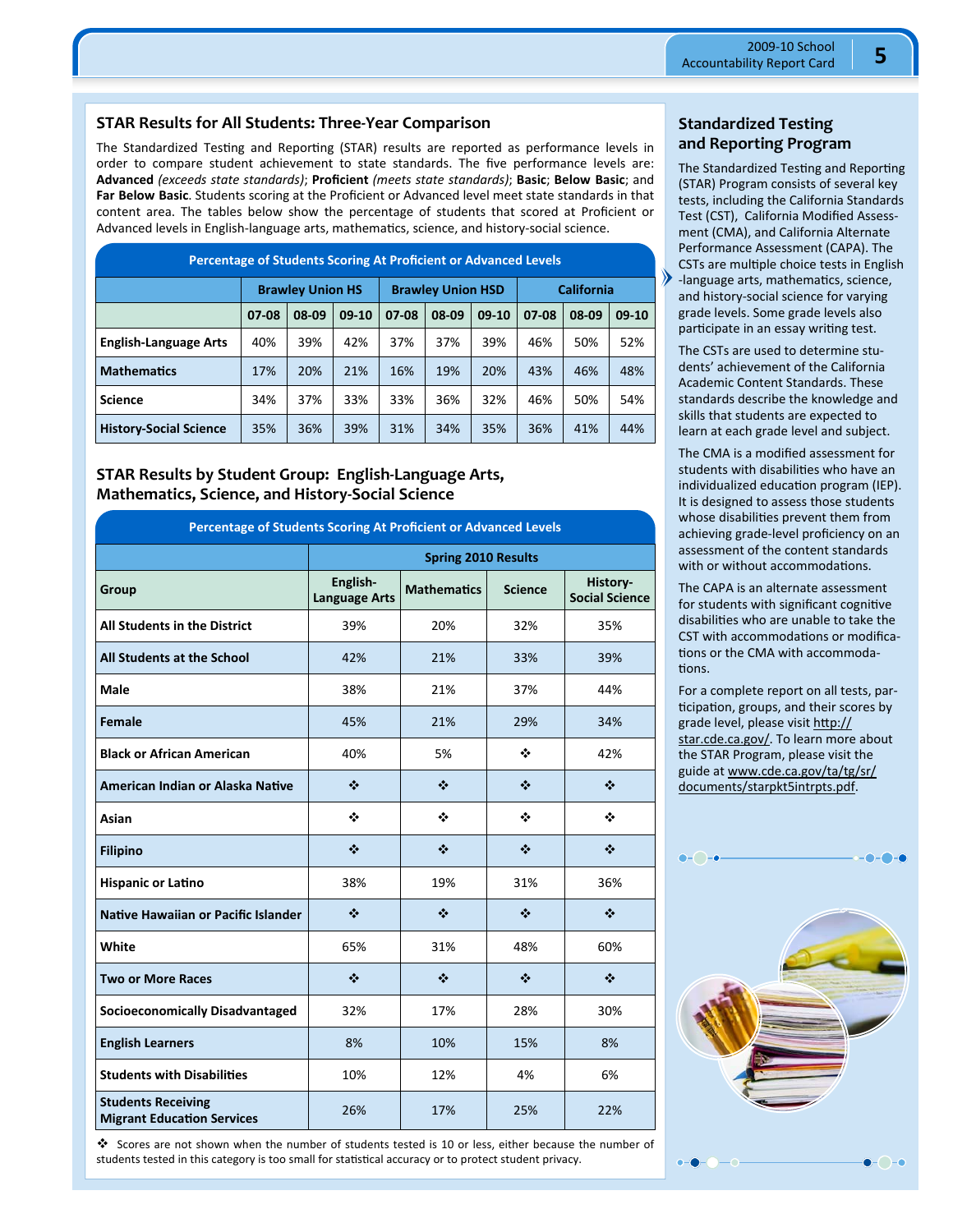

#### **API Ranks**

Schools are ranked in ten categories of equal size, called deciles, from 1 (lowest) to 10 (highest) based on their API Base reports. A school's "statewide rank" compares its API to the APIs of all other schools statewide of the same type (elementary, middle, or high school). A "similar schools rank" reflects how a school compares to 100 statistically matched similar schools. This table shows the school's three‐year data for statewide API rank and similar schools API rank, for which information is available.

#### **API Growth by Student Group**

This table displays, by student group, the actual API change in points added or lost for the past three years.



#### **Academic Performance Index**

The Academic Performance Index (API) is an annual measure of the academic performance and progress of schools in California. The API is a score on a scale of 200 to 1,000 that reflects a school's, district's or a student group's performance level, based on the results of statewide testing. An API score of 800 is set as the statewide target.

Each annual API reporting cycle includes a Base and a Growth API. The Base API starts the reporting cycle and is released approximately a year after testing (i.e., The 2009 Base is calculated from results of statewide testing in spring 2009 but is released in May 2010). The Growth API is released after the Base API but is calculated from test results from the following year (i.e., The Growth API is calculated from results of statewide testing in spring 2010 and released in August 2010). Therefore, for the 2009-10 API reporting cycle, the 2009 Base indicator and 2010 Growth indicator are used. To learn more about API, please visit the API information guide at www. cde.ca.gov/ta/ac/ap/documents/infoguide09.pdf and the API overview guide at www.cde.ca.gov/ ta/ac/ay/documents/overview10.pdf.

#### **API Ranks**

| <b>API Ranks - Three Year Comparison</b> |      |      |      |  |  |  |
|------------------------------------------|------|------|------|--|--|--|
|                                          | 2007 | 2008 | 2009 |  |  |  |
| <b>Statewide API Rank</b>                | 4    | 4    | 4    |  |  |  |
| Similar Schools API Rank                 | b    | b    |      |  |  |  |

#### **API Growth by Student Group**

| API Growth by Student Group - Three Year Comparison |                          |       |         |  |  |  |
|-----------------------------------------------------|--------------------------|-------|---------|--|--|--|
| <b>Group</b>                                        | <b>Actual API Change</b> |       |         |  |  |  |
|                                                     | $07-08$                  | 08-09 | $09-10$ |  |  |  |
| All Students at the School                          | 29                       | 4     | 12      |  |  |  |
| <b>Black or African American</b>                    | ■                        | п     | ■       |  |  |  |
| American Indian or Alaska Native                    | ■                        | ■     | ■       |  |  |  |
| Asian                                               | п                        | п     | ■       |  |  |  |
| <b>Filipino</b>                                     | ■                        | ■     |         |  |  |  |
| <b>Hispanic or Latino</b>                           | 32                       | 9     | 9       |  |  |  |
| Native Hawaiian or Pacific Islander                 | ■                        | ■     | п       |  |  |  |
| White                                               | 27                       | $-11$ | 25      |  |  |  |
| <b>Two or More Races</b>                            | ■                        | ■     | ■       |  |  |  |
| <b>Socioeconomically Disadvantaged</b>              | 44                       | 6     | 5       |  |  |  |
| <b>English Learners</b>                             | 42                       | $-7$  | 4       |  |  |  |
| <b>Students with Disabilities</b>                   | п                        | ■     |         |  |  |  |

Data are reported only for numerically significant groups.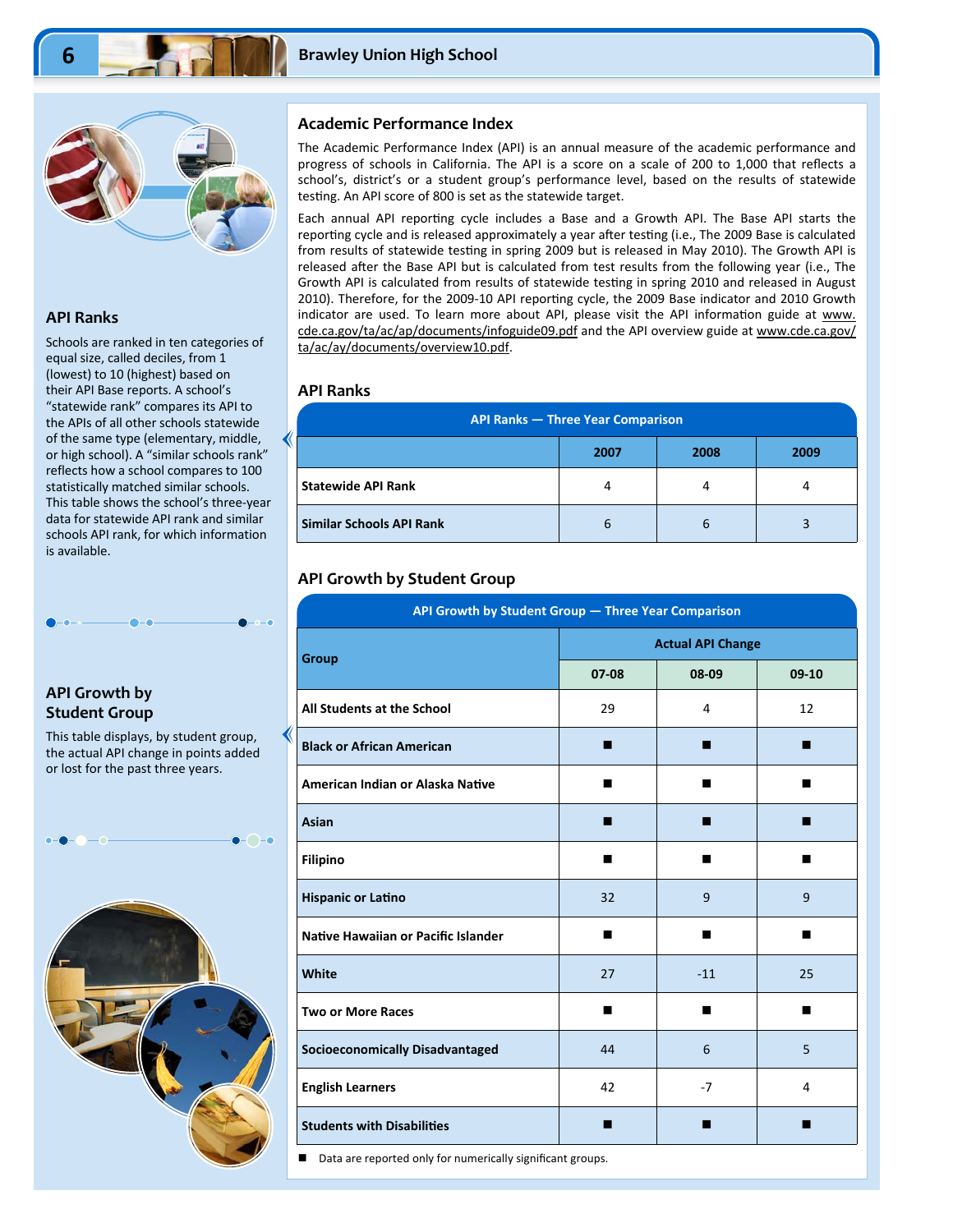# **API Growth by Student Group: 2010 Growth API Comparison**

| API Growth by Student Group - 2010 Comparison |                         |                          |            |  |  |  |
|-----------------------------------------------|-------------------------|--------------------------|------------|--|--|--|
| Group                                         | 2010 Growth API         |                          |            |  |  |  |
|                                               | <b>Brawley Union HS</b> | <b>Brawley Union HSD</b> | California |  |  |  |
| <b>All Students</b>                           | 718                     | 704                      | 767        |  |  |  |
| <b>Black or African American</b>              | ۷                       | ■                        | 686        |  |  |  |
| American Indian or Alaska Native              | ш                       | ■                        | 728        |  |  |  |
| Asian                                         | ٠                       | ■                        | 890        |  |  |  |
| <b>Filipino</b>                               | ■                       | ■                        | 851        |  |  |  |
| <b>Hispanic or Latino</b>                     | 703                     | 691                      | 715        |  |  |  |
| Native Hawaiian or Pacific Islander           | ■                       | п                        | 753        |  |  |  |
| White                                         | 821                     | 810                      | 838        |  |  |  |
| <b>Two or More Races</b>                      | ■                       | п                        | 807        |  |  |  |
| <b>Socioeconomically Disadvantaged</b>        | 681                     | 670                      | 712        |  |  |  |
| <b>English Learners</b>                       | 632                     | 626                      | 692        |  |  |  |
| <b>Students with Disabilities</b>             |                         |                          | 580        |  |  |  |

■ Data are reported only for numerically significant groups.

**API TesƟng Note:** Assessment data are reported only for numerically significant groups. To be considered 'numerically significant' for the API, the group must have either: (1) at least 50 students with valid test scores who make up at least 15% of the total valid scores, or (2) at least 100 students with valid test scores.

#### **Federal Intervention Program**

Schools and districts that receive Title I funding can enter Program Improvement (PI) if they fail to meet AYP over two consecutive years in the same content area (English-language arts or mathematics) or on the same indicator (API or graduation rate). With each additional year they don't meet AYP, they advance to the next level of intervention. This table displays the 2010-11 Program Improvement status for the school and district. For more information, visit www.cde.ca.gov/ta/ac/ay/.

| <b>Federal Intervention Program</b>                   |                         |                          |  |  |  |
|-------------------------------------------------------|-------------------------|--------------------------|--|--|--|
|                                                       | <b>Brawley Union HS</b> | <b>Brawley Union HSD</b> |  |  |  |
| <b>Program Improvement Status</b>                     | In PI                   | In PI                    |  |  |  |
| <b>First Year of Program Improvement</b>              | 2010-2011               | 2010-2011                |  |  |  |
| Year in Program Improvement                           | Year 1                  | Year 1                   |  |  |  |
| Number of Schools Identified for Program Improvement  | $\mathfrak{p}$          |                          |  |  |  |
| Percent of Schools Identified for Program Improvement | 66.7%                   |                          |  |  |  |

#### **API Growth by Student Group: 2010 Growth API Comparison**

This table displays, by student group, the 2010 Growth API at the school, district, and state level.



### **California Physical Fitness Test**

Each spring, all students in grades 5, 7, and 9 are required to participate in the California Physical Fitness Test (PFT). The State Board of Education designated the *Fitnessgram*® as the PFT for students in California public schools. The test measures six key fitness areas:

- 1. Aerobic Capacity
- 2. Body Composition
- 3. Flexibility
- 4. Abdominal Strength and Endurance
- 5. Upper Body Strength and Endurance
- 6. Trunk Extensor Strength and Flexibility

The primary goal of the *Fitnessgram*® is to assist students in establishing lifetime habits of regular physical activity. The table shows the percentage of students meeting the fitness standards for the most recent testing period. For more detailed information on the California PFT, please visit www.cde.ca.gov/ta/tg/pf/.

| <b>Percentage of Students</b><br><b>Meeting Fitness Standards</b> |       |  |  |  |
|-------------------------------------------------------------------|-------|--|--|--|
| Grade 9                                                           |       |  |  |  |
| <b>Four of Six Standards</b>                                      | 22.6% |  |  |  |
| <b>Five of Six Standards</b>                                      | 20.4% |  |  |  |
| <b>Six of Six Standards</b>                                       | 29.4% |  |  |  |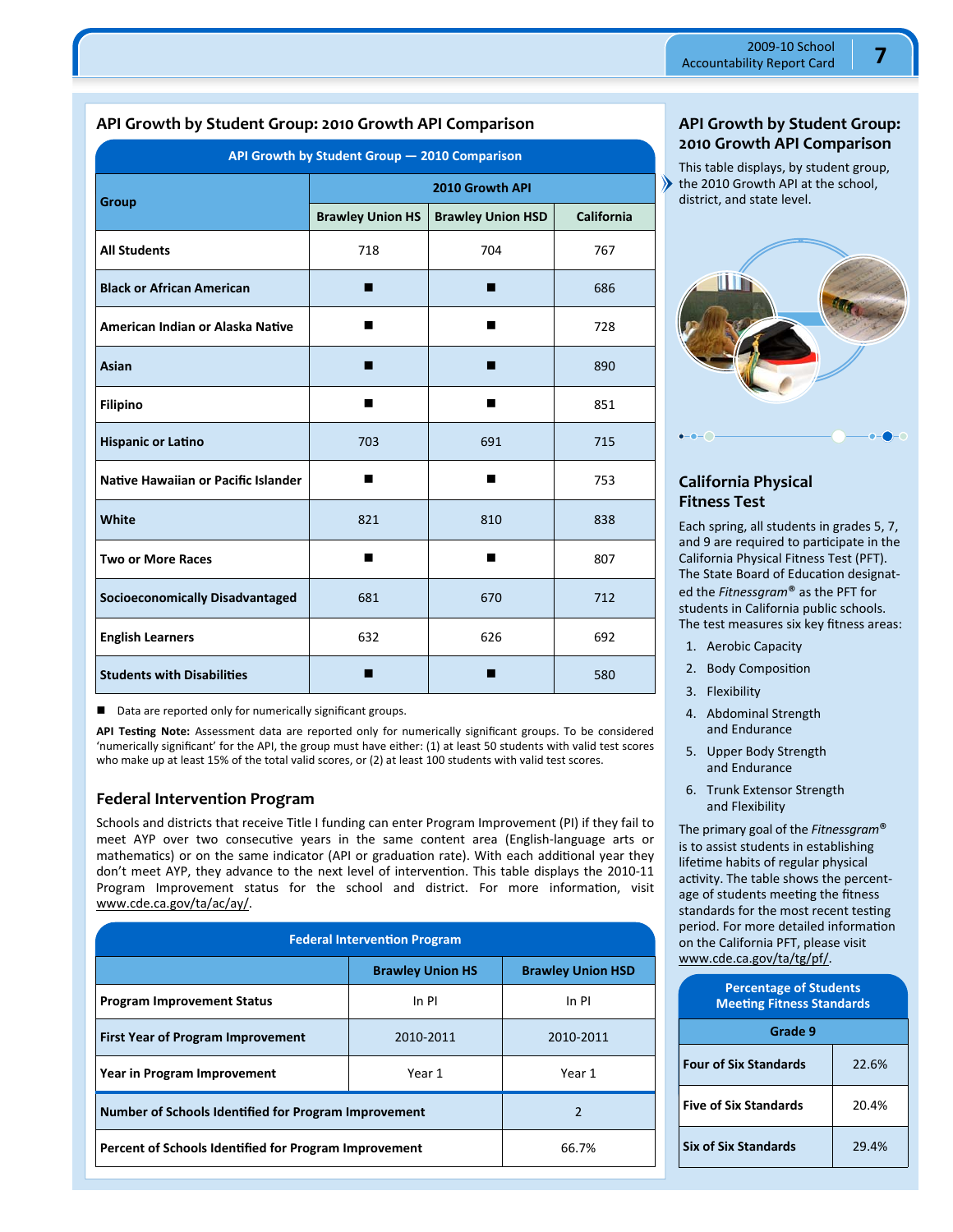#### **Adequate Yearly Progress**

The No Child Left Behind (NCLB) Act requires that all schools and districts meet Adequate Yearly Progress (AYP) requirements. To meet these stand‐ ards, California public schools and dis‐ tricts must meet or exceed criteria in four target areas:

- 1. Participation rate on statewide assessments in English‐language arts and mathematics
- 2. Percentage of students scoring proficient on statewide assessments in English‐language arts and mathematics
- 3. API scores
- 4. Graduation rate for high schools

The table displays whether or not the school and district made AYP overall and met each of the AYP criteria for 2009-10. For more information, visit www.cde.ca.gov/ta/ac/ay/.

*"The counseling department maintains an open door policy for parents to seek information and assistance regarding their students."* 



#### **Adequate Yearly Progress**

∢

| <b>Adequate Yearly Progress Criteria</b> |                                  |                    |                                  |                    |  |  |  |
|------------------------------------------|----------------------------------|--------------------|----------------------------------|--------------------|--|--|--|
|                                          | <b>Brawley Union HS</b>          |                    | <b>Brawley Union HSD</b>         |                    |  |  |  |
| <b>Met Overall AYP</b>                   | No                               |                    | No                               |                    |  |  |  |
| <b>AYP Criteria</b>                      | English-<br><b>Language Arts</b> | <b>Mathematics</b> | English-<br><b>Language Arts</b> | <b>Mathematics</b> |  |  |  |
| <b>Participation Rate</b>                | Yes                              | Yes                | Yes                              | Yes                |  |  |  |
| <b>Percent Proficient</b>                | <b>No</b>                        | <b>No</b>          | <b>No</b>                        | <b>No</b>          |  |  |  |
| <b>API</b>                               |                                  | <b>Yes</b>         |                                  | Yes                |  |  |  |
| <b>Graduation Rate</b>                   | <b>No</b>                        |                    | <b>No</b>                        |                    |  |  |  |

#### **Academic Counselors and School Support Staff**

This table displays information about academic counselors and support staff at the school and their full-time equivalent (FTE).

| <b>Academic Counselors and School Support Staff</b>        |                      |  |  |
|------------------------------------------------------------|----------------------|--|--|
| <b>Academic Counselors</b>                                 | <b>FTE and Ratio</b> |  |  |
| <b>Number of Academic Counselors (FTE)</b>                 | 6.0                  |  |  |
| <b>Ratio of Students Per Academic Counselor</b>            | 285:1                |  |  |
| <b>Support Staff</b>                                       | <b>FTE</b>           |  |  |
| <b>Counselor (Social Behavioral or Career Development)</b> | 6.0                  |  |  |
| Library Media Teacher (Librarian)                          | 0.0                  |  |  |
| Library Media Services Staff (Paraprofessional)            | 1.0                  |  |  |
| Psychologist                                               | 1.0                  |  |  |
| <b>Social Worker</b>                                       | 0.0                  |  |  |
| <b>Nurse</b>                                               | 1.0                  |  |  |
| <b>Speech/Language/Hearing Specialist</b>                  | 0.4                  |  |  |
| <b>Resource Specialist (non-teaching)</b>                  | 1.0                  |  |  |
| <b>Other</b>                                               | 0.0                  |  |  |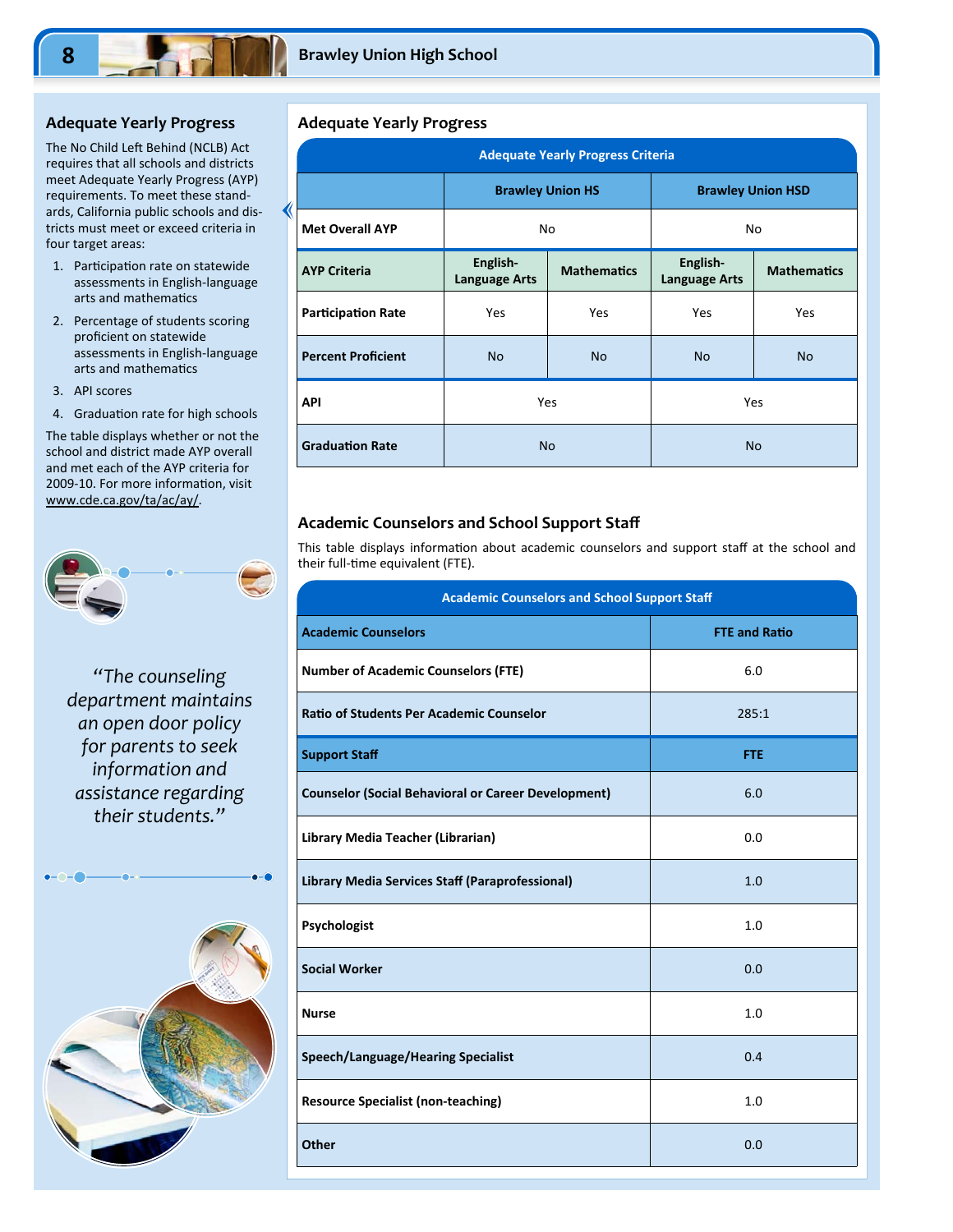#### **Completion of High School Graduation Requirements**

This table shows the percentage of students (that began the 2009-10 school year in the 12th grade) who met all state and local graduation requirements for receiving a high school diploma including having passed both the English-language arts and mathematics portions of the CAHSEE or received a local waiver or state exemption. For more information, please visit www.cde.ca.gov/ ta/tg/hs.

| <b>Completion of High School Graduation Requirements</b> |                                 |                                    |            |  |
|----------------------------------------------------------|---------------------------------|------------------------------------|------------|--|
|                                                          | <b>Graduating Class of 2010</b> |                                    |            |  |
| <b>Group</b>                                             | <b>Brawley Union HS</b>         | <b>Brawley Union</b><br><b>HSD</b> | California |  |
| <b>All Students</b>                                      | 93%                             | 88%                                | 94.5%      |  |
| <b>Socioeconomically Disadvantaged</b>                   | ❖                               | 90%                                | 91.3%      |  |
| <b>English Learners</b>                                  | ❖                               | ❖                                  | 98.5%      |  |
| <b>Students with Disabilities</b>                        | ❖                               | ❖                                  | 53.4%      |  |
| <b>Black or African American</b>                         | ❖                               | ❖                                  | 89.7%      |  |
| American Indian or Alaska Native                         | 92%                             | 87%                                | 95.3%      |  |
| Asian                                                    | ❖                               | ❖                                  | 97.4%      |  |
| <b>Filipino</b>                                          | 97%                             | 94%                                | 98.2%      |  |
| <b>Hispanic or Latino</b>                                | ❖                               | ❖                                  | 91.6%      |  |
| Native Hawaiian or Pacific Islander                      | 92%                             | 86%                                | 95.2%      |  |
| White                                                    | 80%                             | 70%                                | 98.1%      |  |
| <b>Two or More Races</b>                                 | 88%                             | 79%                                | ◈          |  |

 Scores are not shown when the number of students tested is 10 or less, either because the number of students tested in this category is too small for statistical accuracy or to protect student privacy.

 $\diamondsuit$  Data not available from the state at this time.

#### **Public Internet Access**

Internet access is available at public libraries and other locations that are publicly accessible (i.e., the California State Library). Access to the Internet at libraries and public locations is generally provided on a first-come, first-served basis. Other use restrictions include the hours of operation, the length of time that a workstation may be used (depending on availability), the types of software programs available at a workstation, and the ability to print documents.

#### **Graduates and Dropouts**

This table displays the graduation and one-year dropout rates for the most recent three-year period for which data is available.

| <b>Graduate and Dropout Rates</b> |        |                                                     |        |        |        |                   |        |         |        |
|-----------------------------------|--------|-----------------------------------------------------|--------|--------|--------|-------------------|--------|---------|--------|
|                                   |        | <b>Brawley Union HS</b><br><b>Brawley Union HSD</b> |        |        |        | <b>California</b> |        |         |        |
|                                   | 06-07  | $07-08$                                             | 08-09  | 06-07  | 07-08  | 08-09             | 06-07  | $07-08$ | 08-09  |
| Graduation<br>Rate                | 95.08% | 86.98%                                              | 81.76% | 93.37% | 80.98% | 81.34%            | 80.61% | 80.21%  | 78.59% |
| 1-year<br><b>Dropout Rate</b>     | 1.93%  | 2.41%                                               | 3.26%  | 2.88%  | 4.09%  | 3.94%             | 5.46%  | 4.88%   | 5.69%  |



*"Parent involvement is key in promoting student achievement at Brawley Union High School. Parents are regularly informed of student progress and attendance through updates from school counselors and attendance personnel."* 

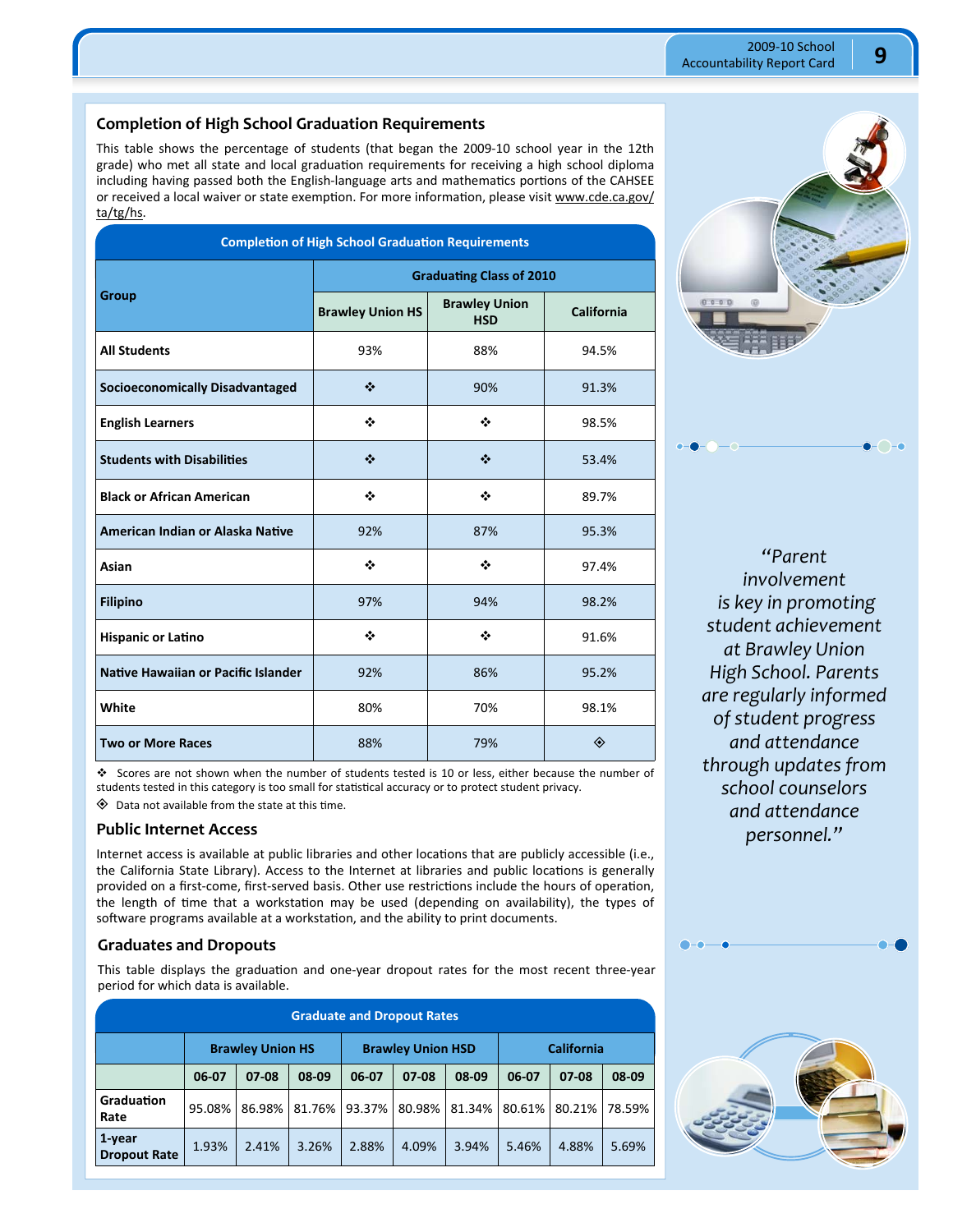# **Career Technical Education Participation**

This table displays information about participation in the school's Career Technical Education (CTE) programs.



*"The mission of Brawley Union High School is to challenge and empower all students to graduate as self‐directed, productive citizens who are effective communicators, critical thinkers, risk‐takers, and lifelong learners."* 



# **Career Technical Education Participation**

| <b>Career Technical Education Data</b>                                                                                      |                       |  |  |
|-----------------------------------------------------------------------------------------------------------------------------|-----------------------|--|--|
|                                                                                                                             | 2009-10 Participation |  |  |
| <b>Number of Pupils Participating in CTE</b>                                                                                | 304                   |  |  |
| Percentage of Pupils Who Complete a CTE Program and<br>Earn a High School Diploma                                           | 100%                  |  |  |
| Percentage of CTE Courses That Are Sequenced or Articulated<br>Between a School and Institutions of Postsecondary Education | 66%                   |  |  |

#### **Career Technical Education Programs**

Career Path preparation begins in elementary school, where students are introduced to careers through guest speakers, field trips, job shadowing, work based activities, and career days which focus on the five Brawley Union High School career pathways.

Ninth graders are provided the opportunity to enroll in Introduction to Computers, where they learn Internet career research through Career Locker and produce their first resume. Through tenth grade advisement, students select their initial career pathway and complete a second career-interest inventory. Students may select from a total of 21 career pathway classes (including ROP programs) in the industry sector such as: Agriculture and Natural Resources, Arts and Com‐ munications, Information Technology, Health Science and Medical Technology, Education Child Development and Family Services, Marketing and Sales, Building Trades and Construction, and Manufacturing and Product Development.

Capstone career path courses focus on internships which are offered through the Brawley Union High School internship program, Imperial Valley Regional Occupational Program (IVROP) internship, Brawley Union High School work experience, Special Education WorkAbility, Imperial County Work Force Investment Act training, Migrant Education work experience, and Cal-SAFE.

BUHSD offers several CTE courses to its student population. The following courses are offered at BUHS:

- Animal Science
- Plant Science
- Medical Terminology
- Graphic Arts
- **Marketing**
- Drafting
- Introduction to Agriculture
- Environmental Agriculture
- Advanced Computerized Applications
- Parenting
- Pre-School
- Developmental Psychology

• ROP General Construction

ROP Careers with Children

• ROP Welding

ROP Retail Trades

• Electronics

In conjunction with CTE courses, BUHSD offers nine Regional Occupation Program (ROP) programs that are offered through the BUHS District and comprise a significant component of the Career Technical Education program. The ROP programs focus on the internship aspect of career preparation and are open to students who are 16 years and older and also to adults. BUHS District offers the following ROP programs:

- ROP Graphic Arts
- ROP Stage and Theatre
- ROP Nursing
- ROP Landscape
- ROP Office Occupations
- BUHSD's CTE Advisory Committee is compromised of shareholders including: BUHSD Superinten-

dent, Principal, Deputy Principal, Director of Special Education, Career Specialist, CTE Teachers, Counselors, Students, Parents, Imperial Valley Regional Occupational Program Superintendent and Staff, Community Business Partners, Workforce Investment Board, WIB Director, and the Imperial Valley Regional Occupational Advisory Committee.

The primary representative of the District's Career Technical Education Advisory Committee is Brenda Haley who can be reached at (760) 312‐6077.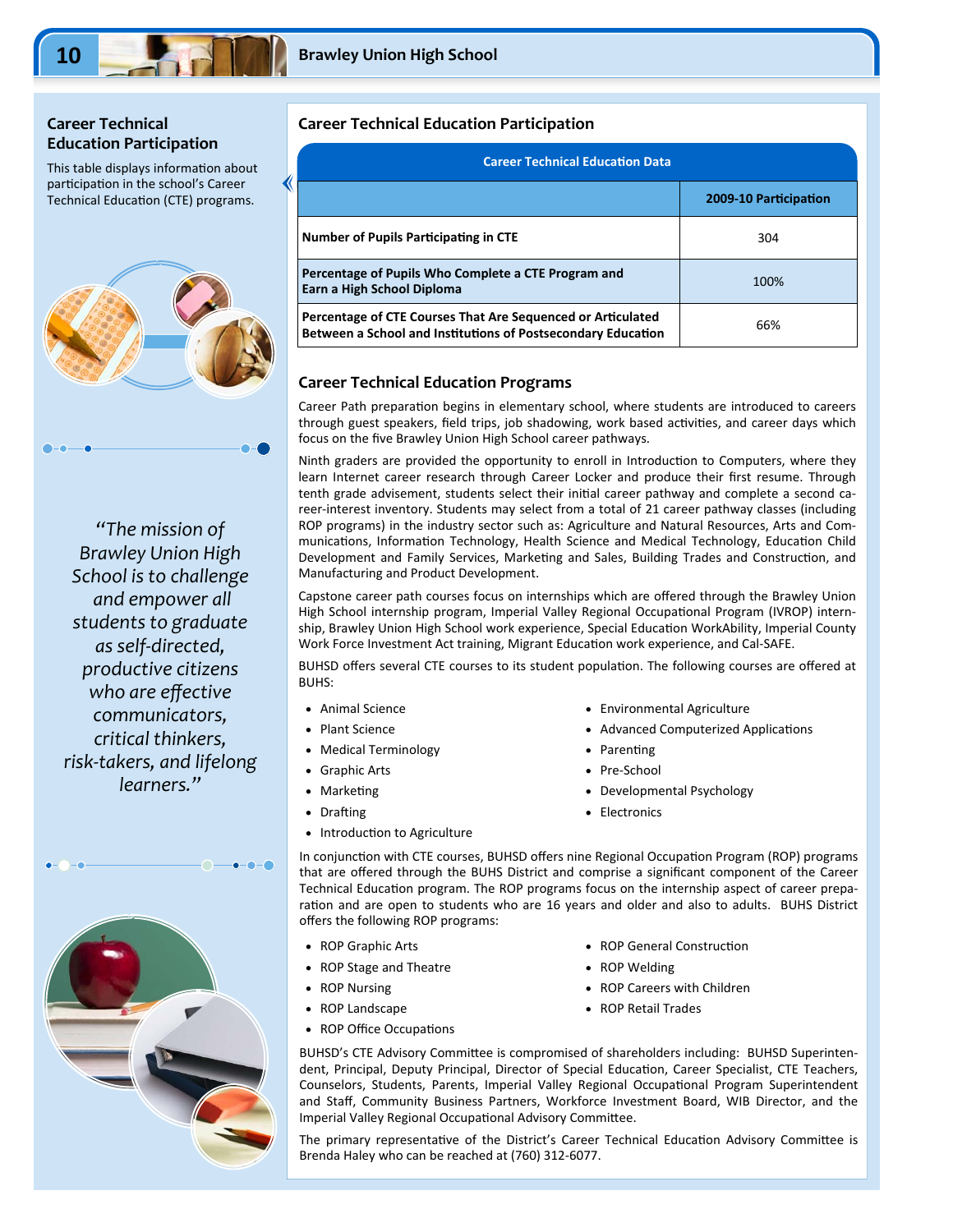#### **California High School Exit Exam Results**

| <b>Percentage of Students Scoring At Proficient or Advanced Levels</b> |         |                              |         |                    |       |         |
|------------------------------------------------------------------------|---------|------------------------------|---------|--------------------|-------|---------|
|                                                                        |         | <b>English-Language Arts</b> |         | <b>Mathematics</b> |       |         |
|                                                                        | $07-08$ | 08-09                        | $09-10$ | 07-08              | 08-09 | $09-10$ |
| <b>Brawley Union HS</b>                                                | 48.7%   | 47.8%                        | 51.9%   | 44.5%              | 46.1% | 48.9%   |
| <b>Brawley Union HSD</b>                                               | 47.1%   | 46.3%                        | 50.2%   | 43.5%              | 45.2% | 47.3%   |
| <b>California</b>                                                      | 52.9%   | 52.0%                        | 54%     | 51.3%              | 53.3% | 53.4%   |

#### **CAHSEE Results by Student Group: English‐Language Arts**

This table displays the percentage of students, by group, achieving at each performance level in English-language arts for the most recent testing period.

| Percentage of Students Achieving at Each Performance Level     |                              |                   |                 |  |
|----------------------------------------------------------------|------------------------------|-------------------|-----------------|--|
|                                                                | <b>English-Language Arts</b> |                   |                 |  |
| Group                                                          | <b>Not Proficient</b>        | <b>Proficient</b> | <b>Advanced</b> |  |
| <b>All Students in the District</b>                            | 49.8%                        | 24.8%             | 25.5%           |  |
| All Students at the School                                     | 48.1%                        | 25.7%             | 26.2%           |  |
| <b>Male</b>                                                    | 53.3%                        | 22.4%             | 24.3%           |  |
| Female                                                         | 42.6%                        | 29.2%             | 28.2%           |  |
| <b>Black or African American</b>                               | ❖                            | ❖                 | ❖               |  |
| American Indian or Alaska Native                               | ❖                            | ❖                 | ❖               |  |
| Asian                                                          | ❖                            | ❖                 | ❖               |  |
| <b>Filipino</b>                                                | ❖                            | ❖                 | ❖               |  |
| <b>Hispanic or Latino</b>                                      | 50.7%                        | 24.6%             | 24.6%           |  |
| Native Hawaiian or Pacific Islander                            | ❖                            | ❖                 | ❖               |  |
| White                                                          | 31.2%                        | 27.1%             | 41.7%           |  |
| <b>Two or More Races</b>                                       | ❖                            | ❖                 | ❖               |  |
| <b>Socioeconomically Disadvantaged</b>                         | 57.8%                        | 25.4%             | 16.8%           |  |
| <b>English Learners</b>                                        | 68.7%                        | 23.1%             | 8.2%            |  |
| <b>Students with Disabilities</b>                              | 96.4%                        | 3.6%              | 0.0%            |  |
| <b>Students Receiving Migrant</b><br><b>Education Services</b> | 58.1%                        | 24.4%             | 17.4%           |  |

 Scores are not shown when the number of students tested is 10 or less, either because the number of students tested in this category is too small for statistical accuracy or to protect student privacy.

#### **California High School Exit Exam Results**

The California High School Exit Exam (CAHSEE) is primarily used as a graduation requirement in California, but the grade 10 results of this exam are also used to determine AYP for high schools as required by the federal NCLB law. The CAHSEE has an English‐ language arts section and a math section and, for purposes of calculating AYP, three performance levels were set: Advanced, Proficient, and Not Proficient. Please note the score a student must achieve to be considered Proficient is different than the passing score for the graduation requirement. The table displays the percentage of students scoring at Proficient or Advanced levels for the most recent three‐year period.



#### **Suspensions and Expulsions**

This table shows the rate of suspen‐ sions and expulsions (the total number of incidents divided by the school's total enrollment) for the most recent three‐year period.

| <b>Suspension Rate</b> |                          |       |  |  |  |  |
|------------------------|--------------------------|-------|--|--|--|--|
|                        | <b>Brawley Union HS</b>  |       |  |  |  |  |
| 07-08                  | 08-09                    | 09-10 |  |  |  |  |
| 0.213                  | 0.182                    | 0.234 |  |  |  |  |
|                        | <b>Brawley Union HSD</b> |       |  |  |  |  |
| 07-08                  | 08-09                    | 09-10 |  |  |  |  |
| 0.286                  | 0.218                    | 0.254 |  |  |  |  |
| <b>Expulsion Rate</b>  |                          |       |  |  |  |  |
|                        |                          |       |  |  |  |  |
|                        | <b>Brawley Union HS</b>  |       |  |  |  |  |
| 07-08                  | 08-09                    | 09-10 |  |  |  |  |
| 0.013                  | 0.012                    | 0.005 |  |  |  |  |
|                        | <b>Brawley Union HSD</b> |       |  |  |  |  |
| 07-08                  | 08-09                    | 09-10 |  |  |  |  |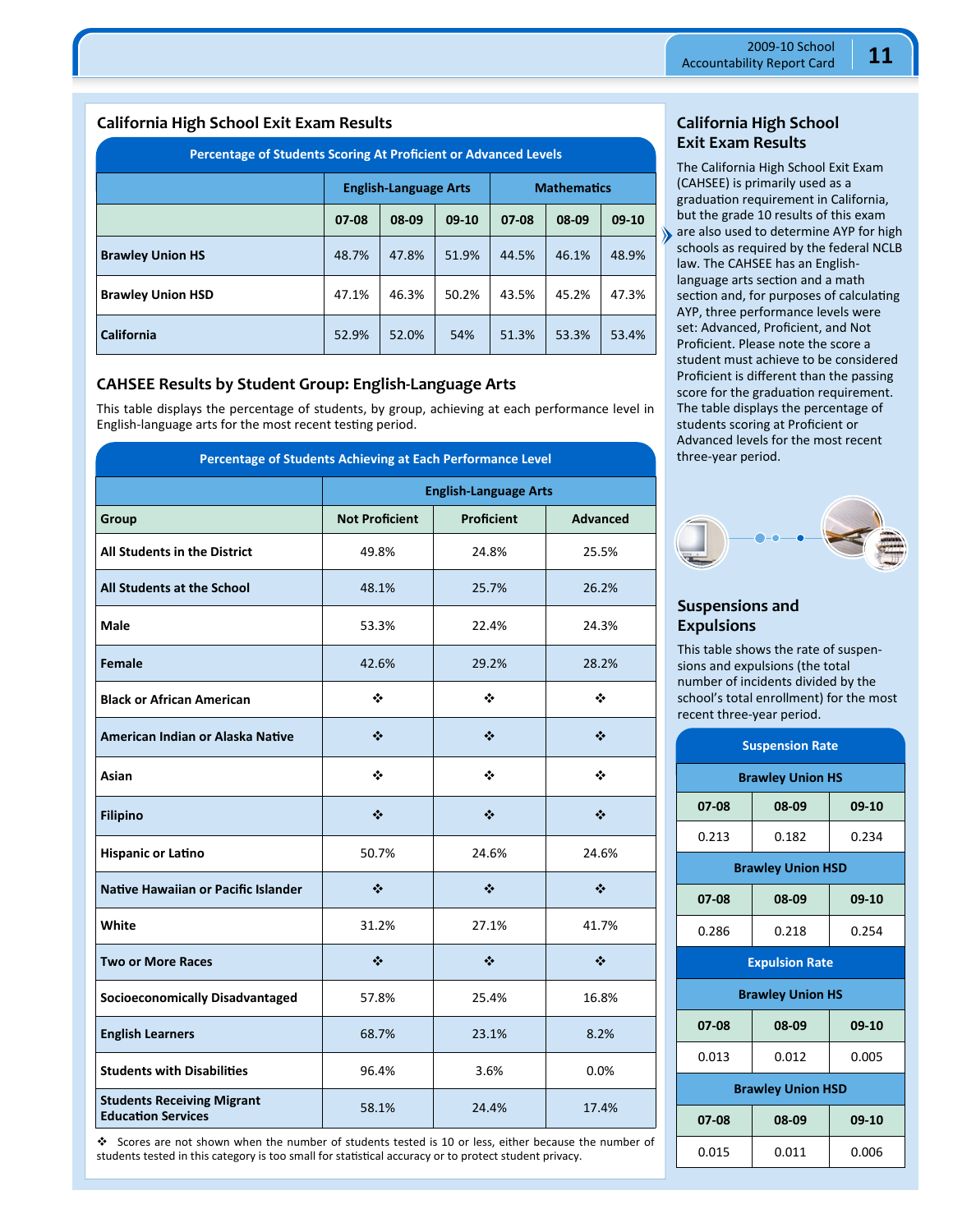

#### **Course Enrollment for UC/CSU Admission**

The table displays two measures relat‐ ed to the school's courses that are re‐ quired for University of California (UC) and/or California State University (CSU) admission for the most recent year for which data is available. For more detailed information, please visit http://dq.cde.ca.gov/dataquest/.

| <b>UC/CSU Admission Data</b>                                                                                         |       |  |  |  |
|----------------------------------------------------------------------------------------------------------------------|-------|--|--|--|
| 2008-09 Admission                                                                                                    |       |  |  |  |
| <b>Percentage of Students</b><br><b>Enrolled in Courses</b><br><b>Required for UC/CSU</b><br>Admission               | 40.1% |  |  |  |
| <b>Percentage of Graduates</b><br><b>Who Completed All</b><br><b>Courses Required for</b><br><b>UC/CSU Admission</b> | 27.5% |  |  |  |



#### **CAHSEE Results by Student Group: Mathematics**

This table displays the percentage of students, by group, achieving at each performance level in mathematics for the most recent testing period.

| Percentage of Students Achieving at Each Performance Level     |                               |                               |                                           |  |
|----------------------------------------------------------------|-------------------------------|-------------------------------|-------------------------------------------|--|
|                                                                | <b>Mathematics</b>            |                               |                                           |  |
| Group                                                          | <b>Not Proficient</b>         | <b>Proficient</b>             | <b>Advanced</b>                           |  |
| All Students in the District                                   | 52.7%                         | 32.5%                         | 14.8%                                     |  |
| All Students at the School                                     | 51.1%                         | 33.6%                         | 15.3%                                     |  |
| Male                                                           | 47.6%                         | 35.2%                         | 17.1%                                     |  |
| Female                                                         | 54.9%                         | 31.8%                         | 13.3%                                     |  |
| <b>Black or African American</b>                               | ❖                             | ❖                             | ❖                                         |  |
| American Indian or Alaska Native                               | ❖                             | ❖                             | $\frac{1}{2}$                             |  |
| Asian                                                          | ❖                             | ❖                             | ❖                                         |  |
| <b>Filipino</b>                                                | ❖                             | $\frac{1}{2}$                 | $\mathbf{r}^{\star}_{\mathbf{r}^{\star}}$ |  |
| <b>Hispanic or Latino</b>                                      | 52.5%                         | 33.3%                         | 14.2%                                     |  |
| Native Hawaiian or Pacific Islander                            | ❖                             | ❖                             | ❖                                         |  |
| White                                                          | 39.6%                         | 35.4%                         | 25.0%                                     |  |
| <b>Two or More Races</b>                                       | $\bullet^{\bullet}_{\bullet}$ | $\bullet^{\bullet}_{\bullet}$ | $\frac{1}{2}$                             |  |
| <b>Socioeconomically Disadvantaged</b>                         | 57.5%                         | 31.0%                         | 11.6%                                     |  |
| <b>English Learners</b>                                        | 62.6%                         | 29.3%                         | 8.2%                                      |  |
| <b>Students with Disabilities</b>                              | 96.4%                         | 0.0%                          | 3.6%                                      |  |
| <b>Students Receiving Migrant</b><br><b>Education Services</b> | 61.2%                         | 29.4%                         | 9.4%                                      |  |

 Scores are not shown when the number of students tested is 10 or less, either because the number of students tested in this category is too small for statistical accuracy or to protect student privacy.

# **Courses Required for UC/CSU Admission**

**University of California:** Admission requirements for the University of California (UC) follow guidelines set forth in the Master Plan, which requires that the top one‐eighth of the state's high school graduates, as well as those transfer students who have successfully completed specified college work, be eligible for admission to the UC. These requirements are designed to ensure that all eligible students are adequately prepared for University-level work. For more information on general admissions requirements, please visit the University of California Web site at www.universityofcalifornia.edu/admissions/general.html.

**California State University:** Admission requirements for the California State University (CSU) use three factors to determine eligibility. They are: specific high school courses; grades in specified courses and test scores; and graduation from high school. Some campuses have higher standards for particular majors or students who live outside the local campus area. Because of the number of students who apply, a few campuses have higher standards (supplementary admission criteria) for all applicants. Most CSU campuses utilize local admission guarantee policies for students who graduate or transfer from high schools and colleges that are historically served by a CSU campus in that region. For general admissions requirements, please visit the California State University Web site at www.calstate.edu/admission.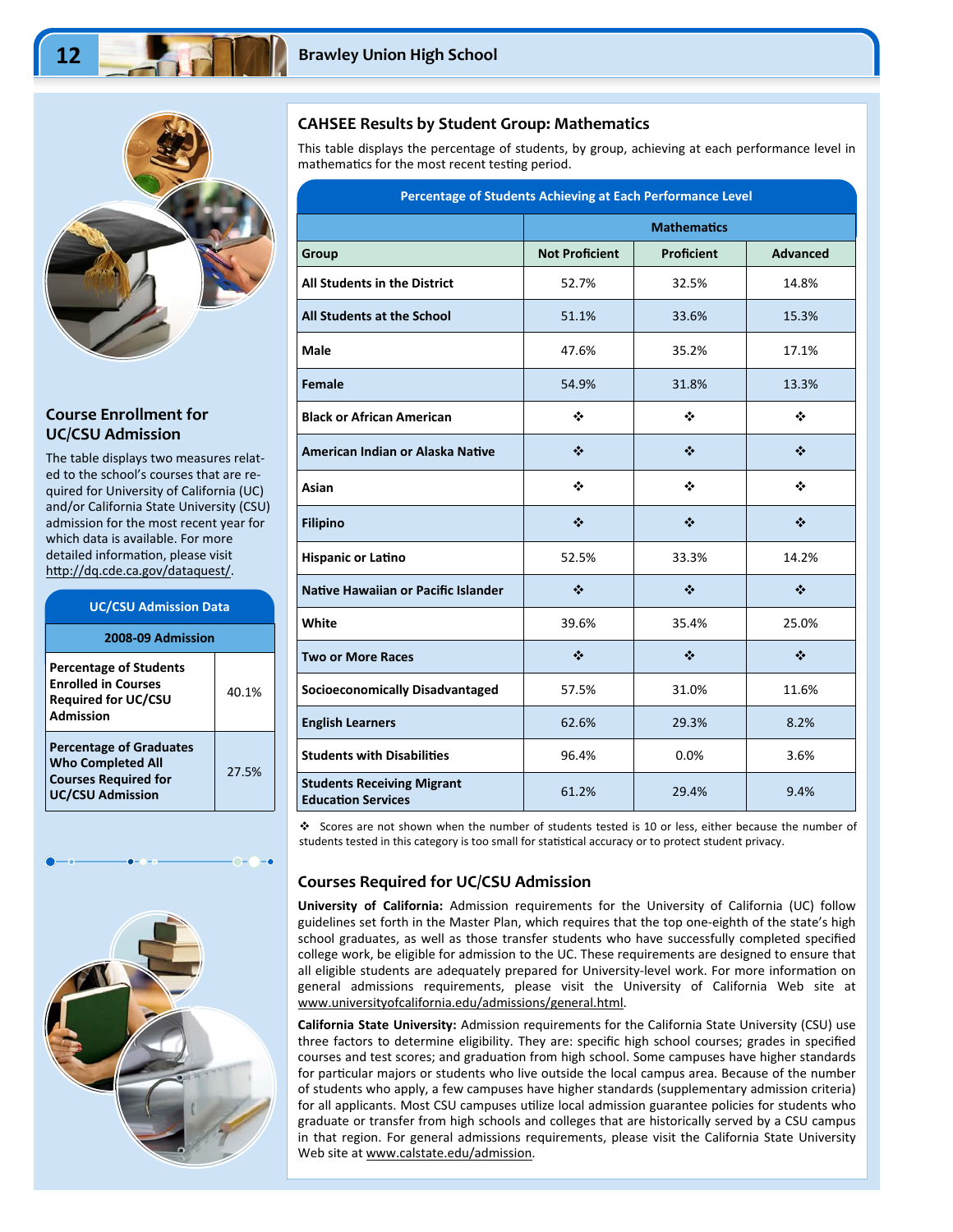#### **Teacher Qualifications**

| <b>Teacher Credential Information</b>               |                |           |       |         |
|-----------------------------------------------------|----------------|-----------|-------|---------|
| <b>Brawley Union HSD</b><br><b>Brawley Union HS</b> |                |           |       |         |
| <b>Teachers</b>                                     | $09-10$        | $07 - 08$ | 08-09 | $09-10$ |
| <b>With Full Credential</b>                         | 79             | 56        | 63    | 69      |
| <b>Without Full Credential</b>                      | 3              | 17        | 6     | 3       |
| <b>Teaching Outside Subject Area of Competence</b>  | $\overline{2}$ | 2         | 3     |         |

#### **Teacher Misassignments and Vacant Teacher Positions**

This table displays the number of teacher misassignments (teachers assigned without proper legal authorization) and the number of vacant teacher positions (not filled by a single designated teacher assigned to teach the entire course at the beginning of the school year or semester). Please note: Total teacher misassignments includes the number of misassignments of teachers of English Learners.

| <b>Teacher Misassignments and Vacant Teacher Positions</b> |                         |         |           |  |
|------------------------------------------------------------|-------------------------|---------|-----------|--|
|                                                            | <b>Brawley Union HS</b> |         |           |  |
|                                                            | 08-09                   | $09-10$ | $10 - 11$ |  |
| <b>Teacher Misassignments of English Learners</b>          | 0                       | 0       | 0         |  |
| <b>Total Teacher Misassignments</b>                        | 0                       | 0       |           |  |
| <b>Vacant Teacher Positions</b>                            | 0                       | 0       |           |  |

#### **No Child Left Behind Compliant Teachers**

NCLB requires that all teachers of core academic subject areas be "highly qualified." In general, for a teacher to be considered highly qualified, they must have a bachelor's degree, an appropriate California teaching credential, and have demonstrated competence for each core subject he or she teaches. The table displays data regarding NCLB compliant teachers from the 2009-10 school year. For more information on teacher qualifications related to NCLB, please visit www.cde.ca.gov/nclb/sr/tq.

| <b>No Child Left Behind Compliant Teachers</b> |                                                                                                              |       |  |  |  |
|------------------------------------------------|--------------------------------------------------------------------------------------------------------------|-------|--|--|--|
|                                                | <b>Percent of Classes in Core Academic Subjects</b>                                                          |       |  |  |  |
|                                                | <b>Taught by NCLB</b><br><b>Taught by Non-NCLB</b><br><b>Compliant Teachers</b><br><b>Compliant Teachers</b> |       |  |  |  |
| <b>Brawley Union HS</b>                        | 95.9%                                                                                                        | 4.1%  |  |  |  |
| <b>All Schools in District</b>                 | 96.8%                                                                                                        | 3.2%  |  |  |  |
| <b>High-Poverty Schools in District</b>        | 25.0%                                                                                                        | 75.0% |  |  |  |
| <b>Low-Poverty Schools in District</b>         | ✧                                                                                                            | ✧     |  |  |  |

**NCLB Note:** High-poverty schools are defined as those schools with student participation of approximately 75% or more in the free and reduced priced meals program. Low‐poverty schools are those with student participation of approximately 25% or less in the free and reduced priced meals program.

# **Teacher Qualifications**

This table shows information about teacher credentials and teacher qualificaƟons. More informaƟon can be found by visiting http:// data1.cde.ca.gov/dataquest/.



# **Advanced Placement Courses**

The following is a list of advanced placement (AP) courses offered by sub‐ ject at the school. For the 2009-10 school year, 11% of the school's stu‐ dents were enrolled in a total of eight AP courses offered.

| <b>Advanced Placement Courses</b> |                |  |
|-----------------------------------|----------------|--|
| <b>English</b>                    | $\mathfrak{p}$ |  |
| <b>Foreign Language</b>           | 1              |  |
| <b>Mathematics</b>                | 1              |  |
| <b>Science</b>                    | 2              |  |
| <b>Social Science</b>             | $\mathcal{P}$  |  |



 $\lozenge$  Not applicable.